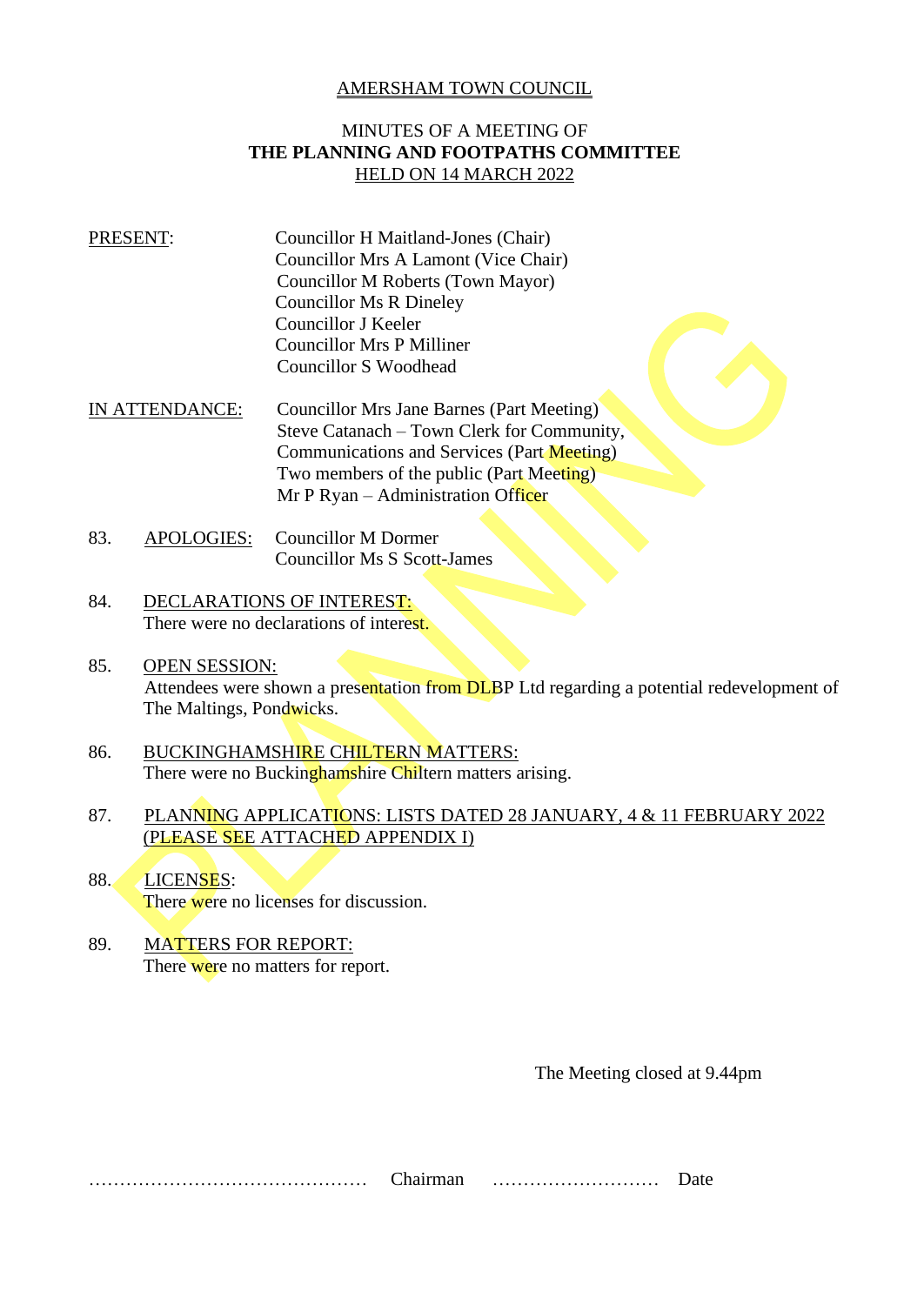| Appendix 1    |                                                                  |                                                                                                                                                                |                           |
|---------------|------------------------------------------------------------------|----------------------------------------------------------------------------------------------------------------------------------------------------------------|---------------------------|
| PL/22/0570/FA | 27 Lincoln Park Amersham<br>Buckinghamshire HP7 9EZ              | Garage conversion to living space<br>and changes to windows and doors<br>at rear and front of property,<br>addition of rooflights to exiting rear<br>extension | No objection (14.03.2022) |
| PL/22/0552/FA | 7 Pheasant Close Amersham<br>Buckinghamshire HP6 6FU             | Change of use to 1 residential<br>dwelling (Use Class C3)                                                                                                      | No objection (14.03.2022) |
| PL/22/0544/FA | Westlands 4 The Rise<br>Amersham Buckinghamshire<br>HP7 9AG      | Two storey rear, side, front infill<br>extension, single storey rear<br>extension, porch canopy to front,<br>changes to doors and windows                      | No objection (14.03.2022) |
| PL/22/0522/FA | Nu Haven 11 Willow Lane<br>Amersham Buckinghamshire<br>HP7 9DW   | Single storey front/side infill<br>extension, internal alterations and<br>addition of a soakaway.                                                              | No comment (14.03.2022)   |
| PL/22/0504/FA | 36 Sheepfold Lane Amersham<br>Buckinghamshire HP7 9EJ            | Single storey rear extension, front<br>porch, replacement of flat roof with<br>pitched roof over existing<br>garage/side structure with 4 side<br>rooflights   | No comment (14.03.2022)   |
| PL/22/0425/FA | Penkridge 41 Highland Road<br>Amersham Buckinghamshire<br>HP79AX | Part single, part two storey side and<br>rear extensions, first floor side<br>extensions, 5 side rooflights and<br>changes to windows and doors                | No objection (14.03.2022) |
| PL/22/0399/HB | 7 The Broadway Amersham<br>Buckinghamshire HP7 0HL               | Listed building consent for repair<br>and remedial work including,                                                                                             | No comment (14.03.2022)   |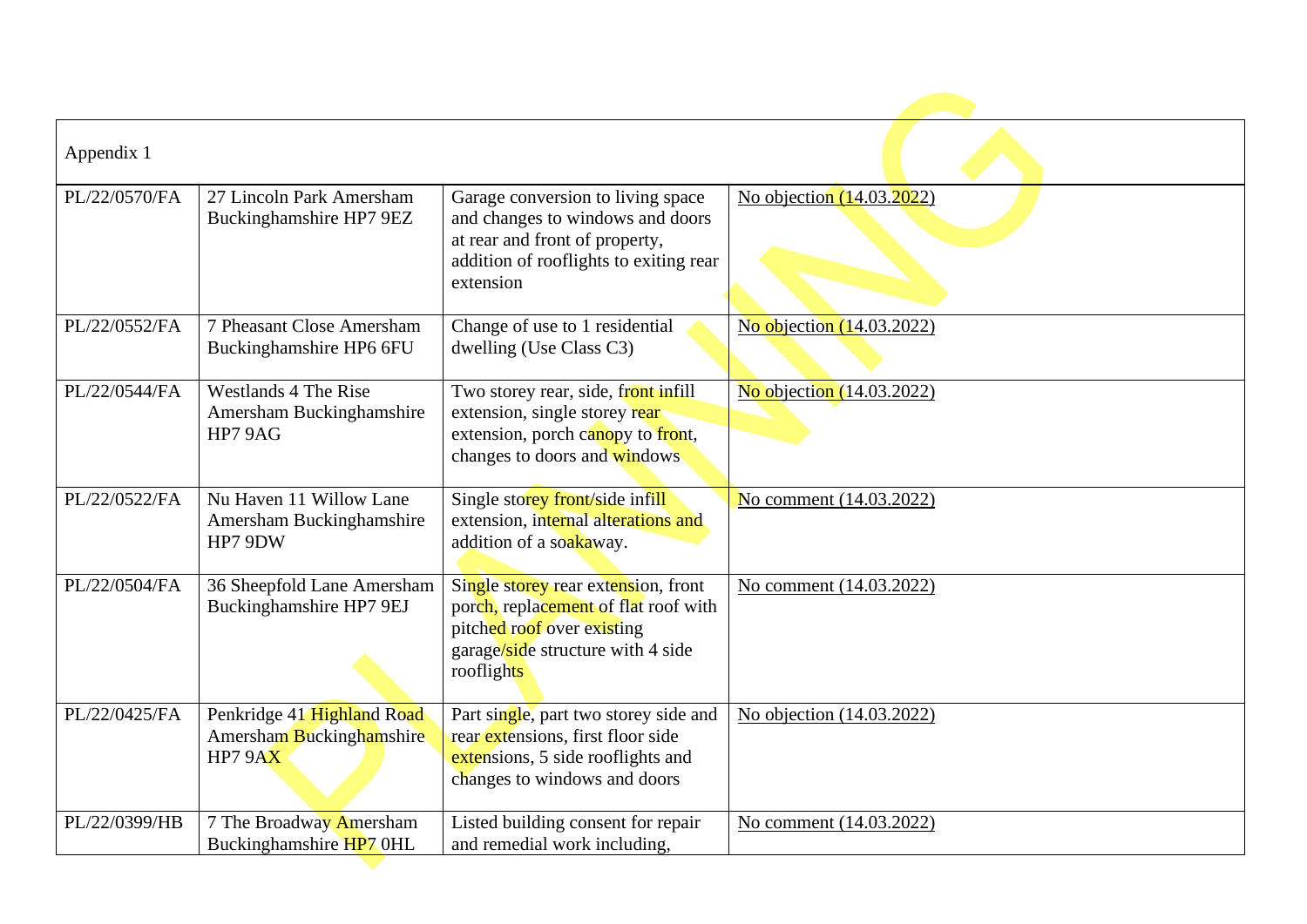|               |                                                                 | removal of plaster to 1 meter<br>height, damp proof injection and<br>renovation of plaster                                                                                                                                                                                       |                                                                                                                                                                                                           |
|---------------|-----------------------------------------------------------------|----------------------------------------------------------------------------------------------------------------------------------------------------------------------------------------------------------------------------------------------------------------------------------|-----------------------------------------------------------------------------------------------------------------------------------------------------------------------------------------------------------|
| PL/22/0642/FA | 15 Hillside Gardens<br>Amersham Buckinghamshire<br>HP7 9DX      | First floor side extension over<br>existing garage                                                                                                                                                                                                                               | No objection (14.03.2022)                                                                                                                                                                                 |
| PL/22/0615/FA | 23 Chestnut Close Amersham<br>Buckinghamshire HP6 6EQ           | Single storey rear, side/rear and<br>porch extensions                                                                                                                                                                                                                            | No comment (14.03.2022)                                                                                                                                                                                   |
| PL/22/0605/FA | 27 Scholars Way Amersham<br>Buckinghamshire HP6 6UW             | Single storey rear and front<br>extensions and garage conversion<br>to living space                                                                                                                                                                                              | No objection (14.03.2022)                                                                                                                                                                                 |
| PL/22/0608/FA | 45 Grove Road Amersham<br>Buckinghamshire HP6 6LY               | Single storey rear extension with<br>double pitch roof, first floor side<br>extension, additional new window<br>in first floor side elevation facing<br>north-east and removal of chimney<br>(Amendments to Approved Rear)<br>Extension from Mono Pitch to<br>Double Pitch Roof) | Discussed (14.03.2022)<br>While members did not object to the works in principle, concerns<br>were raised that the double pitched roof would overhang the<br>neighbouring property, as well as guttering. |
| PL/22/0587/FA | 2 Redding Drive Amersham<br>Buckinghamshire HP6 5PX             | Single storey front infill and single<br>storey rear and front porch<br>extensions, including a new sloped<br>roof over front elevation and<br>additional windows to both side<br>elevations                                                                                     | No comment (14.03.2022)                                                                                                                                                                                   |
| PL/22/0573/FA | New Tyle 10 Station Road<br>Amersham Buckinghamshire<br>HP7 OBE | Demolition of existing rear<br>conservatory and<br>garage/outbuilding to side and rear.<br>Erection of a two storey side<br>extension and single storey rear                                                                                                                     | No objection (14.03.2022)                                                                                                                                                                                 |